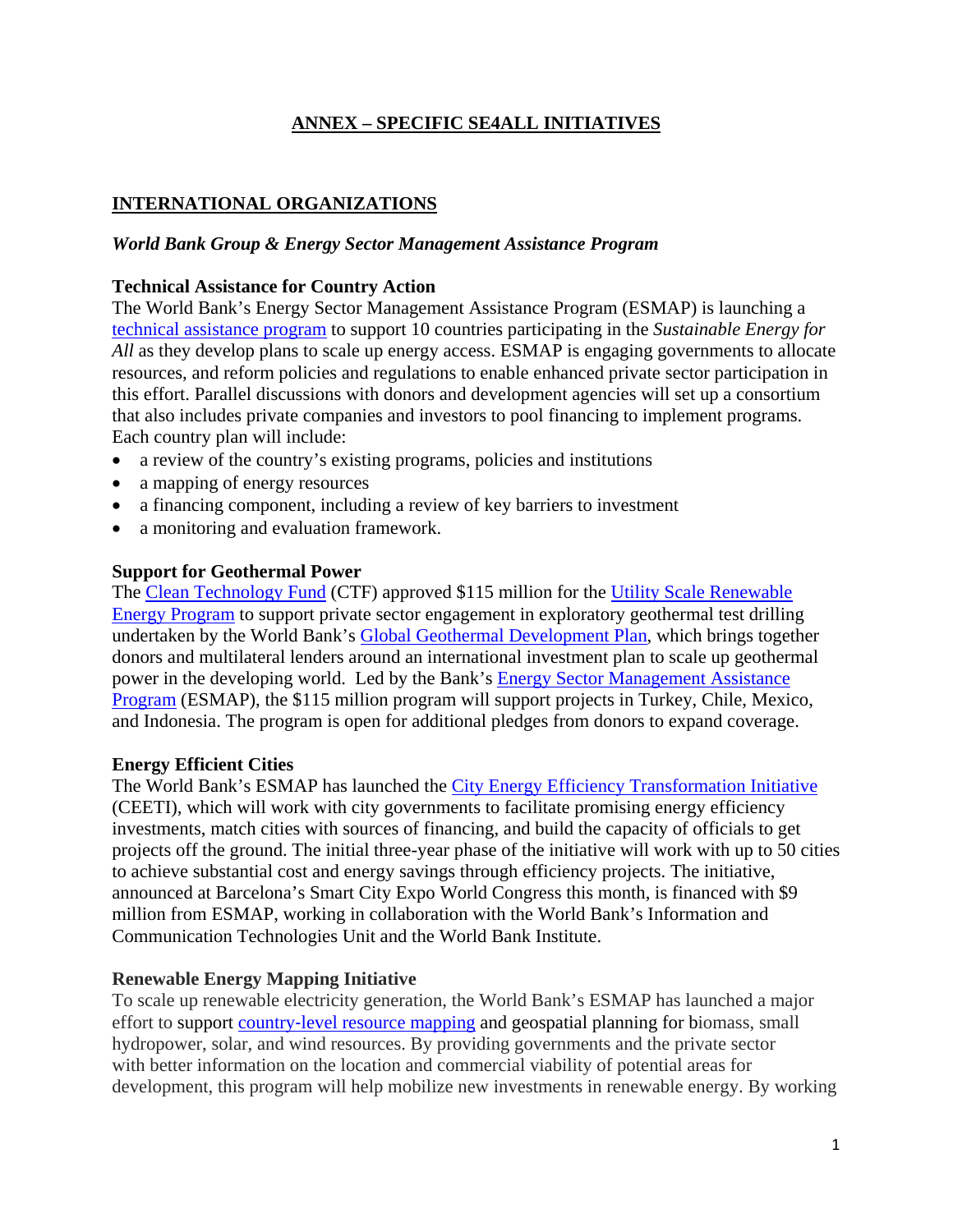closely with international partners, ESMAP also hopes to improve the quality and availability of global datasets on renewable energy resources.

# **Information: Christopher Neal, World Bank Group, 202-473-2049, [cneal1@worldbank.org](mailto:cneal1@worldbank.org)**

# *United Nations Development Programme (UNDP)*

## **Hub for Bottom-Up Energy Solutions**

UNDP intends to create a HUB for Bottom-Up Energy Solutions (BUES) to advance the SE4ALL Country Actions Agenda. Building on two decades of experience in implementing decentralized, off-grid energy solutions, UNDP will work through its network of regional and country offices to support the scaling up of business models and financing solutions. Income generating opportunities, gender, social issues and the integration of energy solutions in sector policies and national development plans will be hallmarks of this approach. The HUB will facilitate the development and implementation of BUES and assist in building coalitions and momentum for scaled-up action that goes beyond the energy sector itself to accelerate the achievement of SE4ALL goals.

## **Information: Olav Kjorven at [olav.kjorven@undp.org](mailto:olav.kjorven@undp.org)**

# *Office of the High Representative for the LDCS, LLDCS and SIDS (UN-OHRLLS)*

## **Less-Developed and Small Island States Back Sustainable Energy Agenda**

A summit on energy of LDC and small island states' heads of state and governments in September concluded with a Co-Chairs' Communiqué, Our Common Action Agenda to Promote Sustainable Energy in the Least Developed Countries, which calls for cooperation to establish a common global goal on energy as part of the Post-2015 Development Agenda, and for prioritizing the special needs of Least Developed Countries.

## **Information: Rita Ruohonen, Office of the High Representative for the LDCs, LLDCs and SIDS +1-212 9631804, [ruohonen@un.org](mailto:ruohonen@un.org)**

## *European Union*

## **EU Agenda for Change supports SE4ALL**

The Agenda for Change allows the EU to strongly support the objectives of Sustainable Energy for All, with a comprehensive set of actions backed by more than half a billion euro. These include:

- the EU technical assistance facility of 65 million euro assists partner countries in refining their policies to attract the necessary private investments;
- 400 million euro are allocated to energy infrastructure projects in sub-Saharan Africa, through blending, to leverage investments of 4-8 billion euro;
- 50 million euro have been allocated to engage with EU finance institutions and private financiers for riskier projects;
- a 20 million euro EU Sustainable Energy for All Window of the Global Energy Efficiency and Renewable Energy Fund (GEEREF) is ready to blend EU funds with those of other investors. The EU encourages partners to join the GEEREF SE4ALL window;
- a call for proposals for 55 million euro attracted proposals to provide access to electricity services to more than four million people and total project investments worth more than 1.2 billion euro. All these proposals are ready for other partners joining the EU. A further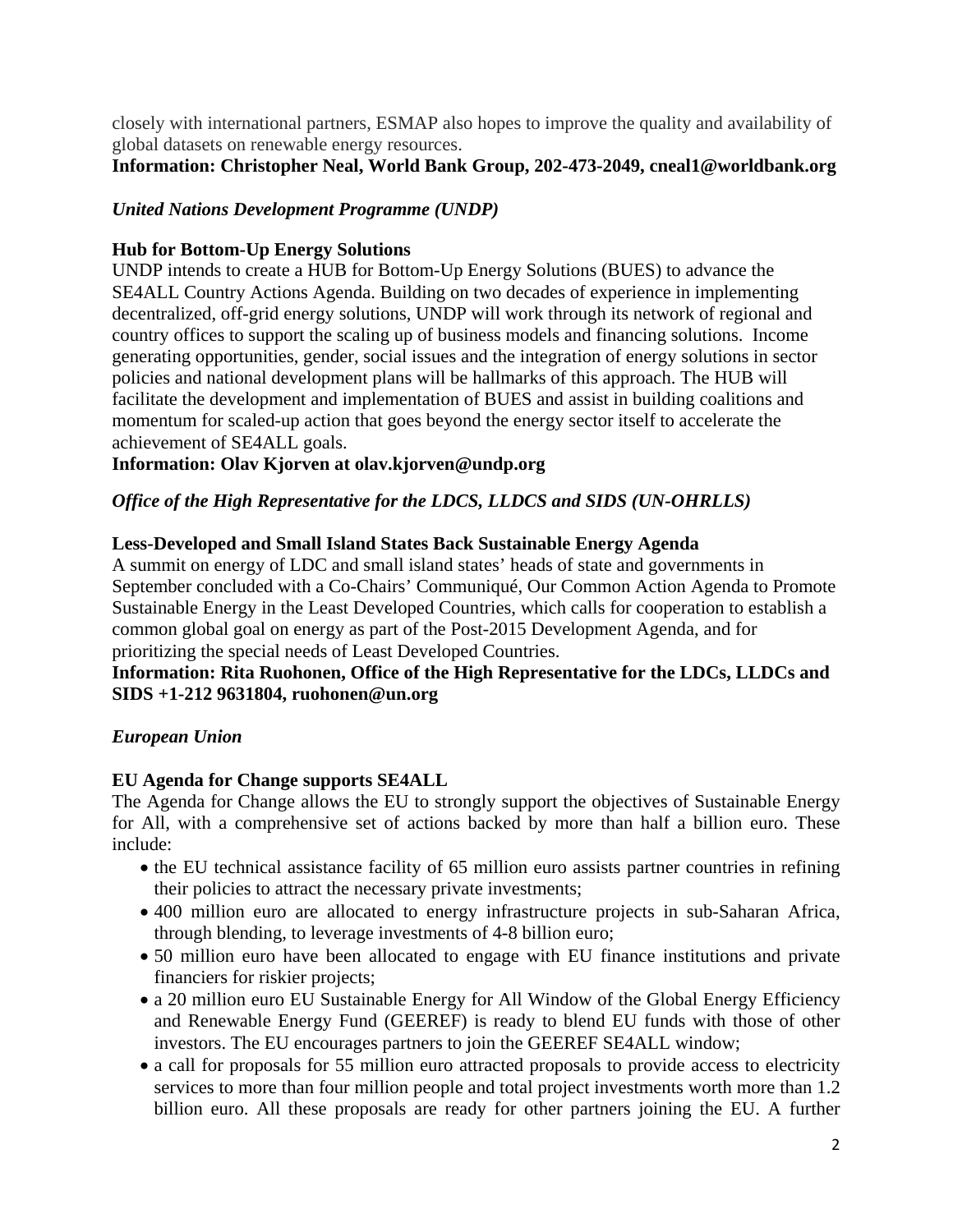action of 15 million euro targets countries in fragile situations. These efforts will be further reinforced in about 25 countries that have proposed energy as a focal sector for their bilateral cooperation with the EU.

**Information: Philippe Latriche, Delegation of the EU to the UN, +1-212-401-0136,**  <http://www.europa-eu-un.org/>

### *African Trade Insurance Agency (ATI)*

#### **Scaling up access to energy and renewables in Africa**

ATI will encourage investments by reducing political, economic and commercial risks associated with investments in energy projects. ATI commits to facilitating investments valued at \$20 billion in renewable energy projects that will help its 10 member countries in Sub-Saharan Africa reach their energy objectives.

#### **Information: Sherry Kennedy, + 254 719 014 209, [sherry.kennedy@ati-aca.org](mailto:sherry.kennedy@ati-aca.org)**

### *OPEC Fund for International Development (OFID)*

### **\$1 Billion** *Energy for the Poor Initiative*

OFID's [Energy for the Poor Initiative,](http://www.ofid.org/NewsPress/tabid/87/ArticleId/1685/Latest-approvals-sharpen-focus-on-energy-poverty-alleviation.aspx) launched in 2008, has provided since January 2012 financing of almost \$1 billion for 32 energy access projects, 10 of which involved renewable energy-based electricity generation and distribution. In June 2013, in order to provide sustainable funding to OFID energy access activities, OFID's Ministerial Council approved that the \$1 billion, announced by OFID in Rio+20, would become a revolving amount. **Information: Mauro Hoyer, +43 1 515 64 Ext: 135, [m.hoyer@ofid.org,](mailto:m.hoyer@ofid.org)** [http://www.ofid.org](http://www.ofid.org/)

#### *Global Environment Facility (GEF) to Hold Energy Innovation Forum*

The Global Environment Facility is eager to share its experience with the SE4ALL Advisory Board, and to partner with SE4ALL and the private sector in developing innovative strategies designed to maximize the benefits of sustainable energy. It plans to sponsor a Joint Innovation Forum on sustainable energy, to bring together technical, policy, and financial experts to rapidly put in place best practices and project designs that can accelerate the SE4ALL objectives. It will also encourage countries receiving GEF grants to ensure that their project planning for the GEF6 cycle incorporates the SE4ALL objectives.

**Information: David Rodgers, Senior Energy Specialist, [drodgers@thegef.org,](mailto:drodgers@thegef.org) 202-458-9869** 

## *International Energy Agency*

## *World Energy Outlook* **focus on Africa**

As part of its flagship *[World Energy Outlook](http://www.worldenergyoutlook.org/)* (WEO) series, the IEA will complete a special focus on the energy outlook for Africa to 2035. The report, to be published late-2014, will present a detailed picture of Africa's energy sector today, including energy demand and supply projections, by fuel and by sector, for future decades. It will analyze key energy challenges and opportunities that Africa faces, such as the need to improve access to modern energy services and the prospects for oil and gas production. In summer 2014, the *WEO* will also launch a Special Report on global investments in the energy sector, examining the implications for energy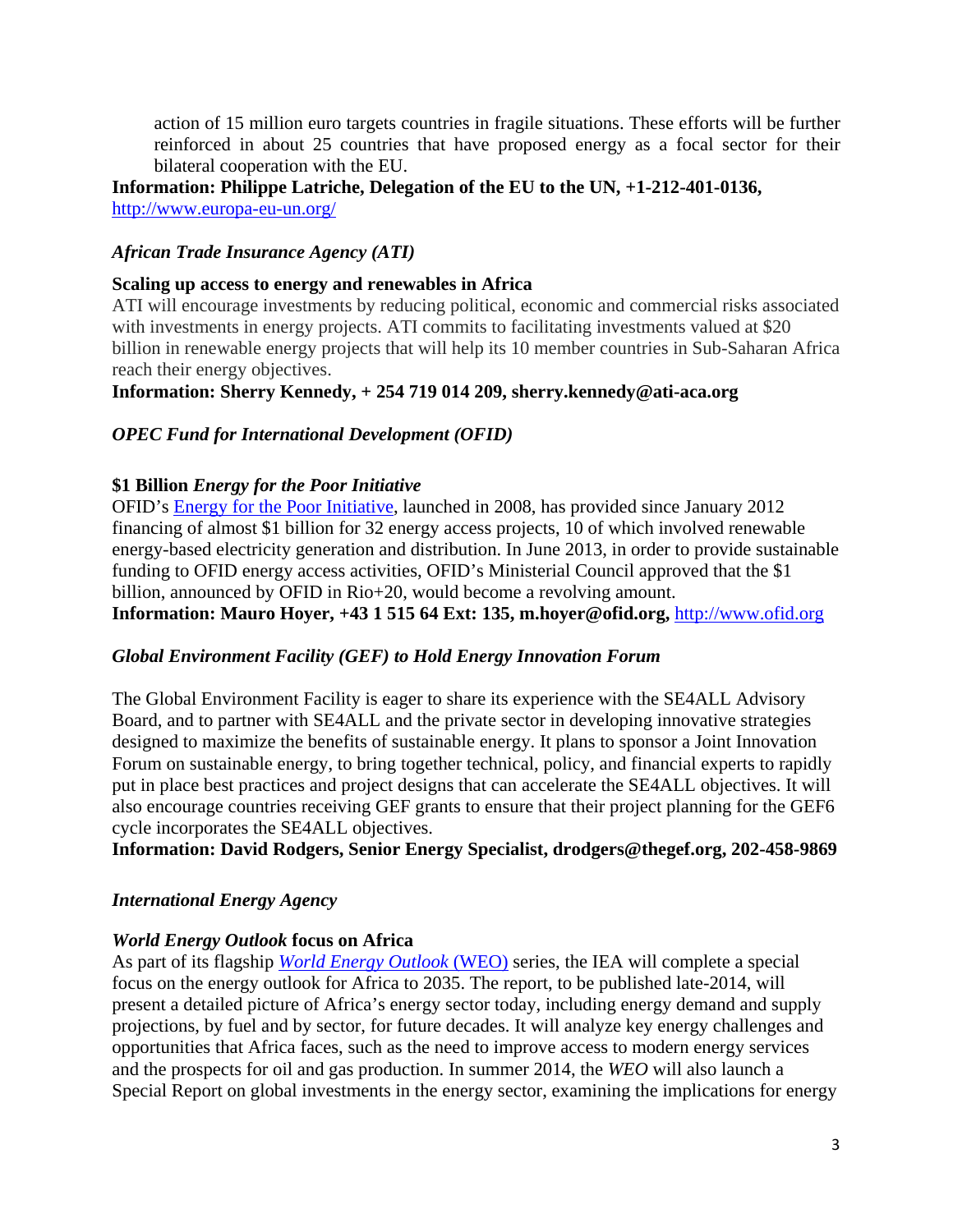infrastructure of the major shifts taking place in the global energy system. The report will examine financing options and strategies to overcome the physical, political and economic challenges that could prevent the investment proceeding in a timely manner. **Information: Dan Dorner, IEA, [dan.dorner@iea.org](mailto:dan.dorner@iea.org)** 

## *African Development Bank*

The African Development Bank in partnership with the African Union Commission (AUC) and the NEPAD Planning and Coordination Agency (NPCA) and with support of United Nations Development Program (UNDP) hosts the SE4ALL Africa Hub. The mission of the SE4ALL Africa Hub is to coordinate and facilitate the implementation of the SE4ALL initiative on the African continent in line with the resolution of the Conference of Energy Ministers of Africa of November 2012. The Hub will promote African ownership, inclusiveness and a comprehensive approach to the Initiative's implementation.

The Sustainable Energy Fund for Africa (SEFA) is one of Bank's vehicles to assist SEFA. SEFA was transformed into a multi-donor facility with an initial US\$5 million commitment from President Obama's Power Africa Initiative (through USAID) as part of a multi-year engagement complementing an initial contribution of the Government of Denmark of US\$56 million. SEFA allows the Bank to scale-up its engagement in the small to medium-sized renewable energy and energy efficiency space. SEFA operates through three components: (i) grants to facilitate the preparation of medium-scale renewable and energy efficiency projects; (ii) equity investments to bridge the financing gap for small and medium scale renewable energy generation projects and (iii) support to public sector in improving the enabling environment for private investments in sustainable energy. Since its inception, SEFA has played a key role in structuring the first truly Pan-African private equity fund in renewable energy (AREF), for which it will also be an anchor investor with US\$35m (\$25m equity investment and 10m technical assistance facility)

The African Development Bank Board approved on 13 November 2013 anchor investment of US\$25m from SEFA, US\$25m from AfDB and US\$ 5 million from GEF for the Africa Renewable Energy Fund (AREF): the first private equity fund to invest in IPPs projects across Sub-Saharan Africa which will target RE projects in the 5-50 MW range across hydro, wind, solar, biomass, geothermal and stranded gas technologies. The target fund size is in the US\$150- 200 million range with first close planned by the end of 2013.

AfDB is currently developing the Africa 50 Fund, which aims to help close the infrastructure gap in Africa by delivering infrastructure projects amounting to a total of US\$100 billion financed from both private and public sources. Energy projects, including those that were identified by the African Heads of State as priority projects in the Program for Infrastructure Development in Africa (PIDA) will be at the forefront. The Fund was endorsed by the major African institutions in July.

**Information: Pénélope Pontet, [p.pontetdefouquieres@afdb.org,](mailto:p.pontetdefouquieres@afdb.org) +216 71 10 19 96**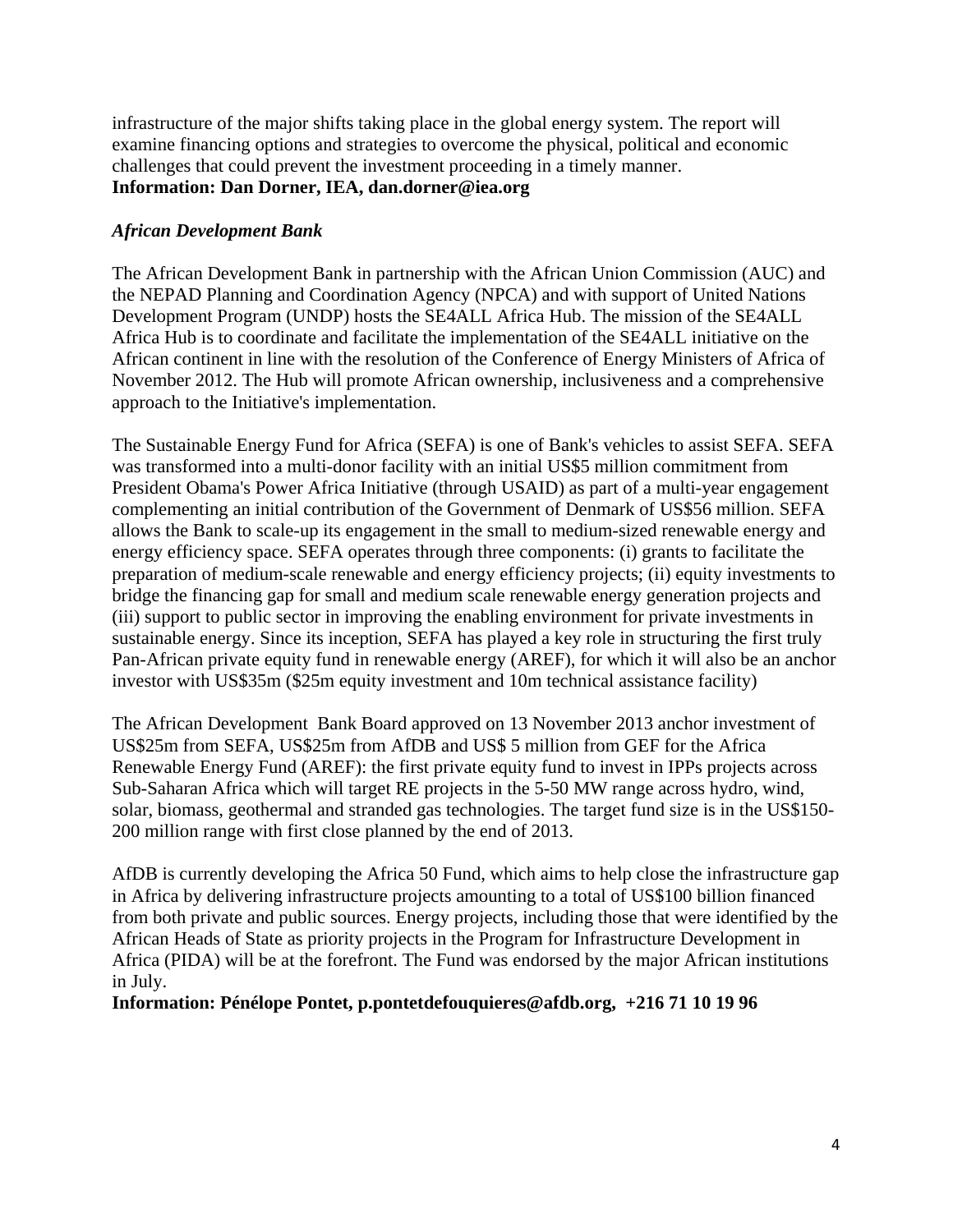# **NATIONAL GOVERNMENTS**

#### *Austria*

## **SE4ALL Global Support Team**

Austria has contributed substantially to setting up the Office of the Global Support Team of the SE4ALL Initiative, located in Vienna; the Austrian government also helps support its operating costs, and is financing an Associate Expert for two years. The office's work will focus on connecting partners; facilitating data sharing between governments, business and civil society in the areas of energy policy, market development and investments. It will also facilitate sharing of best practices for countries to find their way towards sustainable energy, communicating key messages, and developing a common methodology that links individual projects and actions related to the goals of SE4ALL.

#### **International Conferences**

Every two years, Austria hosts – together with UNIDO and the International Institute for Applied Systems Analysis – the Vienna Energy Forum, a high-level stakeholder-forum for sustainable energy. Austria also sponsors the Global Forum on Sustainable Energy (GFSE), a neutral multistakeholder platform which facilitates international dialogue on energy for sustainable development, taking into account the special interests of developing countries.

### **Regional Centres for Renewable Energy and Energy Efficiency**

The Austrian Government was the first bilateral donor to partner with ECOWAS on the establishment of the ECOWAS Centre of Renewable Energy and Energy Efficiency (ECREEE) in 2009. ECREEE has become a model for other African regional bodies such as the Southern African Development Community (SADC) or the East African Community (EAC). In May 2013, Austria signed a Memorandum of Understanding with the East African Community to establish the East African Centre for Renewable Energy and Energy Efficiency, pledging one million Euros, with UNIDO as the implementing agency. Another MoU with the South African Development Community (SADC) will follow in the near future.

In addition, Austria made provisions to commit around one million Euros towards the establishment and first operational phase of the Caribbean Centre for Renewable Energy and Energy Efficiency (CCREEE). Moreover, Austria will support the preparatory works for the Pacific Centre for Renewable Energy and Energy Efficiency (PCREEE) through UNIDO. **Information: [abtiii7@bmeia.gv.at ,](mailto:abtiii7@bmeia.gv.at) +43 501150-3398** 

#### *Brazil*

Brazil's Program of Access to Electricity, Light for All has reached the milestone of 15 million beneficiaries, a result that contributed to the country's attainment of over 99% of the population now having access to electricity. Brazil also announced a [Biogas Project](http://www.itaipu.gov.br/en/press-office/news/biogas-production-model-parana-will-be-replicated-uruguay) for Electric Power Generation. It was developed by Itaipu in the areas of family agriculture and ranching on Brazil's countryside, and uses animal waste as a source. The experience is being replicated by Eletrobras in Uruguay, under the Global Partnership on Sustainable Electricity.

**Information: Paulo Roberto Amora Alvarenga, [paulo.alvarenga@mme.gov.br](mailto:paulo.alvarenga@mme.gov.br)**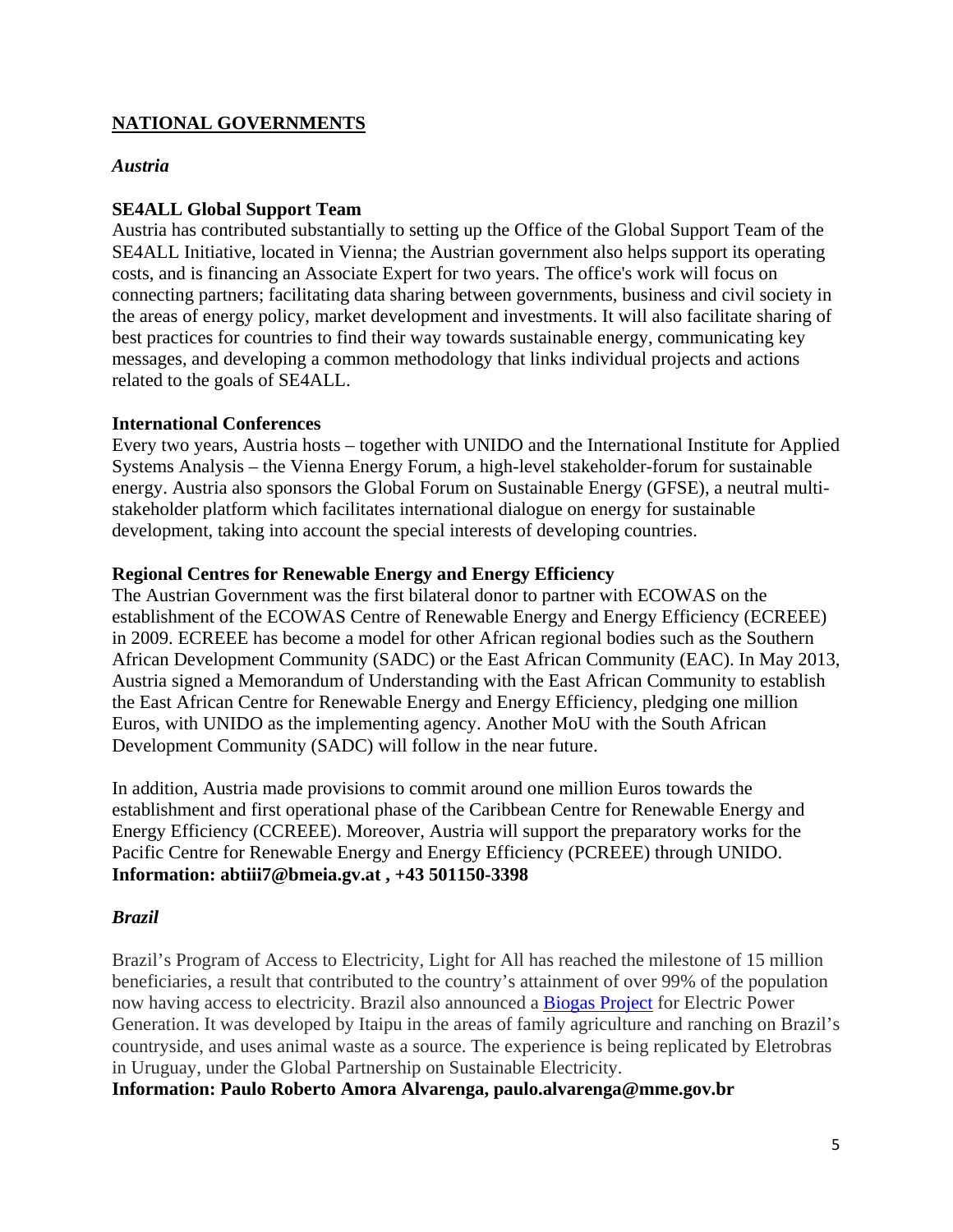# *Denmark*

In addition to the launching the Energy Efficiency Hub in Copenhagen, Denmark is contributing startup funding for the Global Facilitation Team. **Information: Jakob Jakobsen, [jakjak@um.dk,](mailto:jakjak@um.dk) 0045-3392-0000** 

## *Germany*

Germany is providing startup funding and staff for the SE4ALL Global Facilitation Team. As a further contribution to the SE4ALL initiative Germany has pledged to support its partner countries in facilitating access to sustainable electricity and efficient, clean and safe cooking energy for 100 million people up to 2030; and to double its ODA commitments for sustainable energy over the same period to EUR 3.6 billion per annum.

Germany also supports the SE4ALL initiative through its International Climate Initiative aimed at strengthening bilateral cooperation with partner countries in the field of climate protection as well as through its support to the International Renewable Energy Agency (IRENA). **Information: Federal Ministry for the Environment, Nature Conservation and Nuclear Safety (BMU), KII4@bmu.bund.de,** [www.bmu.de](http://www.bmu.de/) **or Federal Ministry for Economic Cooperation and Development (BMZ), referat313@bmz.bund.de,** [www.bmz.de](http://www.bmz.de/)

# *Norway*

In addition to its startup funding for the SE4ALL global facilitation team, Norway has committed to support renewable energy and energy efficiency activities with about 2 billion NOK in 2014 (US\$330 million). *"An increasing share of the budget will be used to develop viable business models and leverage commercial investments, while also including civil society in our efforts,"* said **State Secretary/Deputy Minister of Foreign Affairs Hans Brattskar**. Norway will also increase support to activities in the area of energy, health and women. The international energy and climate initiative [Energy+ w](http://www.regjeringen.no/en/dep/ud/campaigns/energy_plus.html?id=672635)ill be a key instrument to deliver on the ambitious SE4ALL targets.

**Information: Hans Olav Ibrekk, [hoi@mfa.no, +](mailto:hoi@mfa.no)47 415 36622.** 

# *United Kingdom*

Recognizing the burden of energy poverty on women and girls in low income countries, and the need to act, the UK announces:

- £7 million of new support through the Global Alliance for Clean Cookstoves for research into how its 100 million clean cookstoves by 2020 target can be met. DFID Minister Lynne Featherstone will also join Hillary Clinton and Mary Robinson on the Leadership Council of the Alliance;
- £4.5 million of new research support through the [ENERGIA](http://www.energia.org/) International Network on Gender and Sustainable Energy, to enhance evidence and knowledge on gender-specific clean energy access impacts and opportunities – including safety, time saving and economic empowerment; this builds on UK support for SE4ALL, particularly for preparation of the *Global Tracking Framework*, and the Accountability Framework launched today;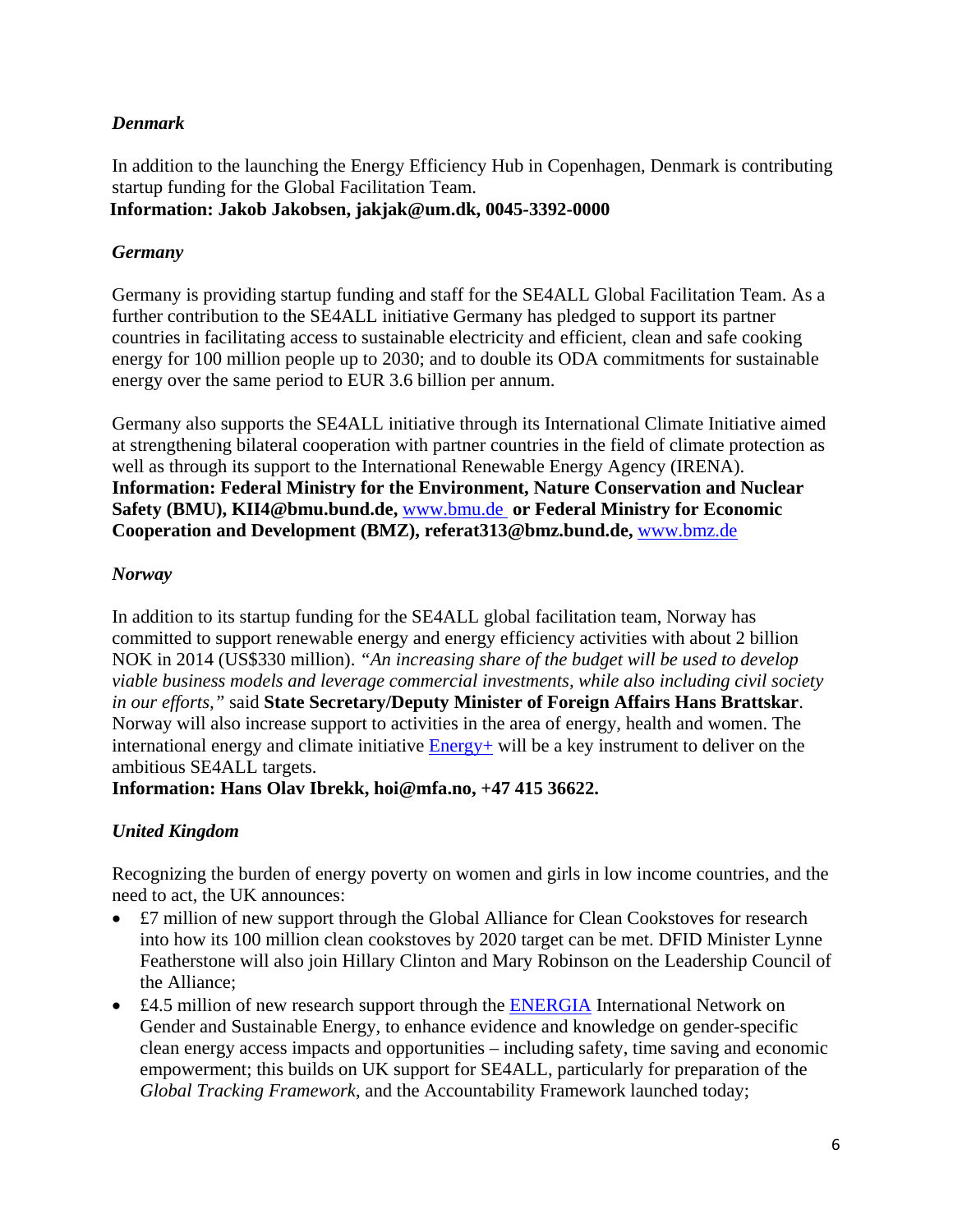• The UK is co-operating with Bloomberg New Energy Finance, USAID and the Inter-American Development Bank, on a global investment index – ClimateScope – measuring and ranking investment conditions for clean energy in 55 developing countries across Africa, Asia and Latin America.

### **Information: Julia Smith, DFID Press Office [julia-smith@dfid.gov.uk +](mailto:julia-smith@dfid.gov.uk)44 20 7023 1752 / +44 7500813593**

## *United States*

# **ClimateScope Index**

As mentioned above, the United States is supporting development of the ClimateScope Index, which will help private finance companies assess the clean energy investment space of developing countries. ClimateScope will also investigate local climate finance, low carbon value chains, and greenhouse gas management activities. It will prepare and release index information for countries in Africa and Asia, as well as incorporate an existing Multilateral Investment Fund pilot program in Latin America.

## **Matching Investors to Projects in Bangladesh**

In Bangladesh, a State Department-led SE4ALL mission conducted workshops on electricity access, cleaning cooking fuels, renewable energy systems and energy efficiency with private and public officials. The workshops helped match investors to projects, while the mission raised awareness of energy investment opportunities among potential investors.

## **Financing Working Group in Ghana**

In Ghana, a State Department-led SE4ALL team has identified the technical and geographic characteristics of off-grid renewable projects for project development and launched a Financing Working Group. As projects are defined, the SE4ALL team will refer them to the Financing Working Group to develop financing options and business models, and assess the potential of local private sector financing opportunities.

**Information: Mark E. Kissel, 202-647-1047, [kisselme@state.gov](mailto:kisselme@state.gov)** 

# **PRIVATE AND CIVIL SOCIETY ORGANIZATIONS**

## *Bank of America*

Bank of America announced that its benchmark size corporate [Green Bond](http://newsroom.bankofamerica.com/press-releases/corporate-and-financial-news/bank-america-issues-500-million-green-bond) issued November 18, the world's first of its kind, has raised \$500 million for three years. The proceeds are targeted at environmental investments being made as part of Bank of America's 10-year \$50 billion environmental business commitment. Announced as part of the first SE4ALL commitments, it commenced at the beginning of 2013. It is hoped that this issuance will act as a forerunner for similar transactions from corporate issuers that target environment-related business opportunities around the world and rapidly grow investor interest.

#### **Information: Alexandra Liftman, [Alexandra.liftman@bankofamerica.com](mailto:Alexandra.liftman@bankofamerica.com)**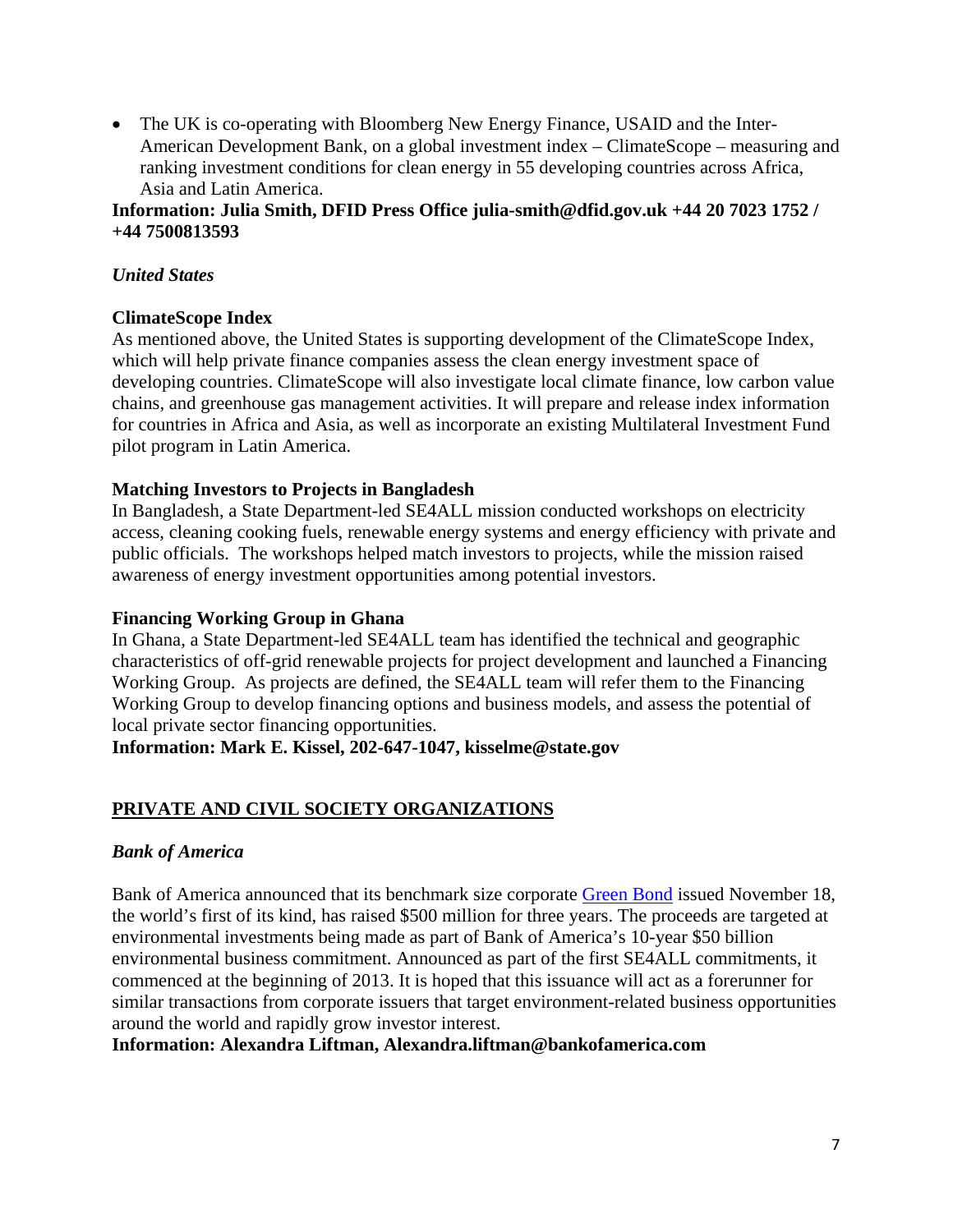### *Bloomberg New Energy Finance: Finance for Resilience*

[Finance for Resilience](http://about.bnef.com/press-releases/private-sector-led-initiative-to-increase-climate-finance-launched-at-global-green-growth-forum-in-copenhagen/) is an action-oriented platform designed to accelerate the flow of finance in to climate, clean energy, green growth and sustainable development solutions. FiRe will identify the best existing proposals to spur increased investment, reach out to practitioners, and marshal resources to drive them to large-scale implementation as quickly as possible. **Information: Philip Verey, BNEF, [pverey2@bloomberg.net](mailto:pverey2@bloomberg.net)** 

#### *Carbon War Room & Econet*

#### **Renewable energy driving development in Africa**

With support from SE4ALL Advisory Board Member Strive Masiyiwa, these two entities are working on three new initiatives which advance the goals of SE4ALL. Econet Solar International, a subsidiary of Econet Wireless, is actively expanding its distribution of affordable home power solutions. Together with the Carbon War Room, a global non-profit, a new project will explore the viability of bringing a sustainable cookstove solution to the African market by leveraging Econet's existing distribution networks. A third new initiative partners with Wind for Prosperity, from Vestas and Masdar, to create reliable mini-grids in developing communities by delivering refurbished wind turbine/advanced diesel hybrid systems through commercial channels. **Information: Tessa Lee, Carbon War Room, [tlee@carbonwarroom.com](mailto:tlee@carbonwarroom.com)** 

#### *ENERGIA: women's empowerment through energy*

ENERGIA, the international network on gender and sustainable energy, with the support of the UN Women and its partners worldwide, will promote women's economic empowerment through energy services, with Euro 12 million from the Asian Development Bank, Finland, Norway, Sweden, the United Kingdom and HIVOS International. **Information: Sheila Oparaocha, +31 (0) 33 432 6000[, s.oparaocha@etcnl.nl](mailto:s.oparaocha@etcnl.nl)** 

#### *Shell and the Global Alliance for Clean Cookstoves*

Shell renewed its support for the Global Alliance for Clean Cookstoves in September 2013 to further the Alliance's aim to switch 100 million homes to clean and efficient stoves and fuels by 2020. Shell is the single largest private-sector contributor to the Alliance, pledging \$12 million since 2010. The Alliance targets market barriers that impede production, deployment and use of clean cookstoves in emerging economies. Shell's contribution has supported regional testing centers and market assessments for China, Indonesia, Nigeria, South Africa and Timor Leste. Shell companies in Nigeria also support the local Nigerian Alliance for Clean Cookstoves to grow the domestic market for efficient stoves. This includes increasing access to financing for clean cooking enterprises, commissioning a study on the hazards of indoor air pollution and raising awareness of the issue. Shell's support is in addition to the earlier and continuing work of the Shell Foundation, an independent charity, active in developing the clean cookstoves market for more than 10 years. The Foundation works across the clean cookstoves value chain to pioneer sustainable and scalable ways to serve low-income consumers across Asia, Africa and Latin America – and to tackle major market barriers such as affordability, awareness and distribution. **Information: Shell International Media Relations: +44 20 7934 5550, USA: +1 713 241 4544 or visit** [Shell Cookstoves.](http://www.shell.com/global/aboutshell/media/news-and-media-releases/2013/shell-renews-support-global-cookstove-alliance.html)